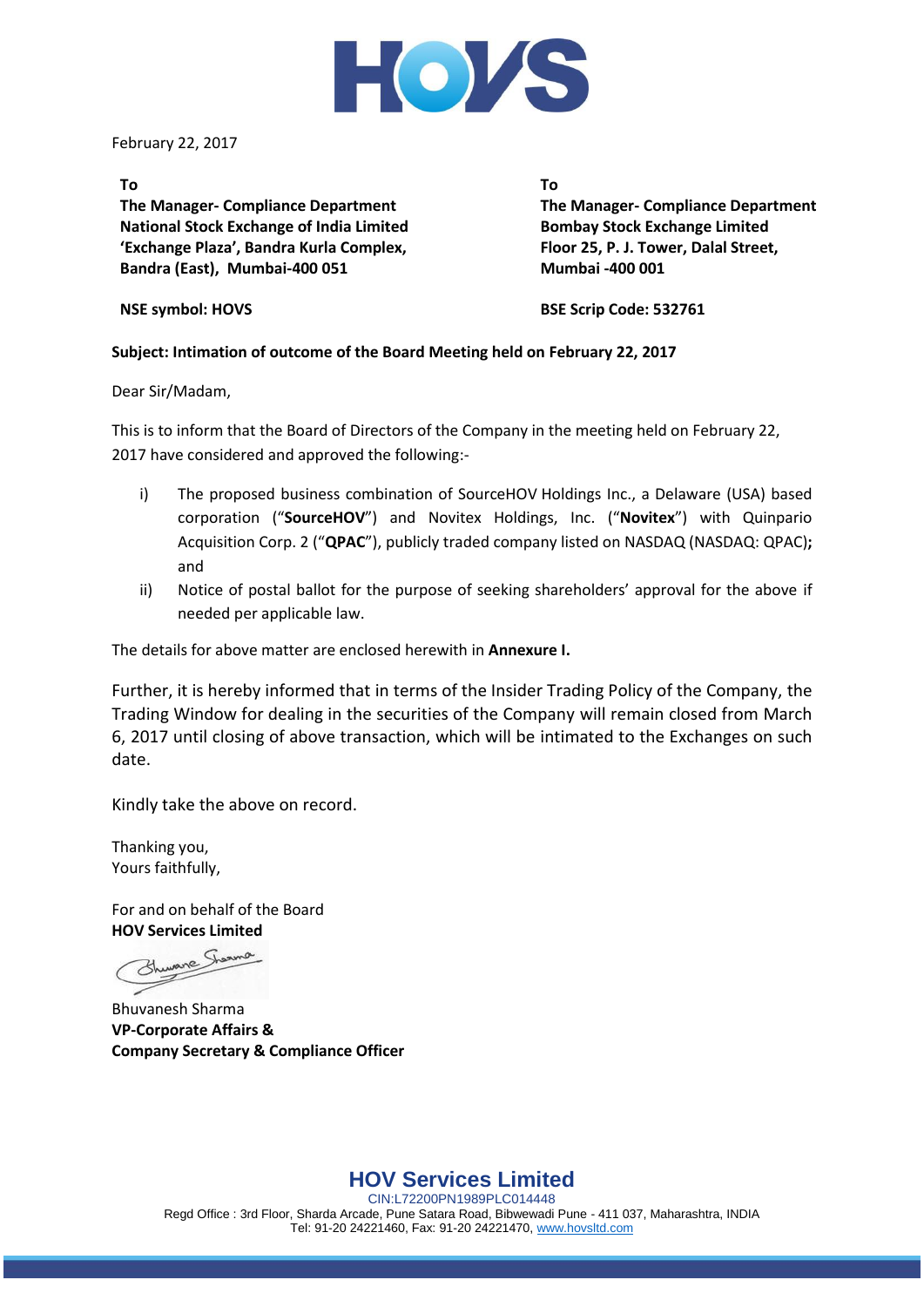

#### **Annexure I**

Accordingly, upon closing of the transaction, HOVS LLC (a wholly owned subsidiary of HOVS LTD), as a shareholder of SourceHOV will receive 28,706,819 newly issued shares of QPAC. All shares of QPAC received in the business combination by shareholders of SourceHOV and Novitex are subject registration and to a six (6) month lock-in from the date of closing of the transaction; and

In accordance with Regulation 16 of the Securities and Exchange Board of India (Listing Obligations and Disclosure Requirements) Regulations, 2015 ("SEBI LODR"), HOVS LLC constitutes a material subsidiary of HOVS. Further, Regulation 24(6) of the SEBI LODR, requires HOVS to obtain approval from its Members by way of a special resolution, in case of sale, disposal or leasing of assets aggregating to more than 20% of the assets of the material subsidiary during a financial year. Though, the proposed business combination does not strictly involve a sale or disposal of HOVS LLC's investment in SourceHOV, however, as a matter of good corporate governance and considering the materiality thresholds, approval from the Members of HOVS may be sought pursuant to the SEBI LODR.

More information available on NASDAQ [\(http://www.nasdaq.com/article/apollo-affiliate](http://www.nasdaq.com/article/apollo-affiliate-novitex-sourcehov-to-merge-with-quinpario-20170221-01983)[novitex-sourcehov-to-merge-with-quinpario-20170221-01983\)](http://www.nasdaq.com/article/apollo-affiliate-novitex-sourcehov-to-merge-with-quinpario-20170221-01983)

Press release regarding the transaction filed with news services is included:



# *Affiliates of Apollo and HGM Agree to Combine Novitex and SourceHOV with Quinpario Acquisition Corp. 2 to Form Exela Technologies, a Public Company in a Transaction Valued at \$2.8 Billion*

*Combined Company to be listed on the NASDAQ Global Select Market* 

NEW YORK, Feb. 21, 2017 (GLOBE NEWSWIRE) -- SourceHOV, LLC ("SourceHOV"), Novitex Holdings, Inc. ("Novitex") and Quinpario Acquisition Corp. 2 (Nasdaq:QPAC) (Nasdaq:QPACW) (Nasdaq:QPACU) ("Quinpario"), a

# **HOV Services Limited**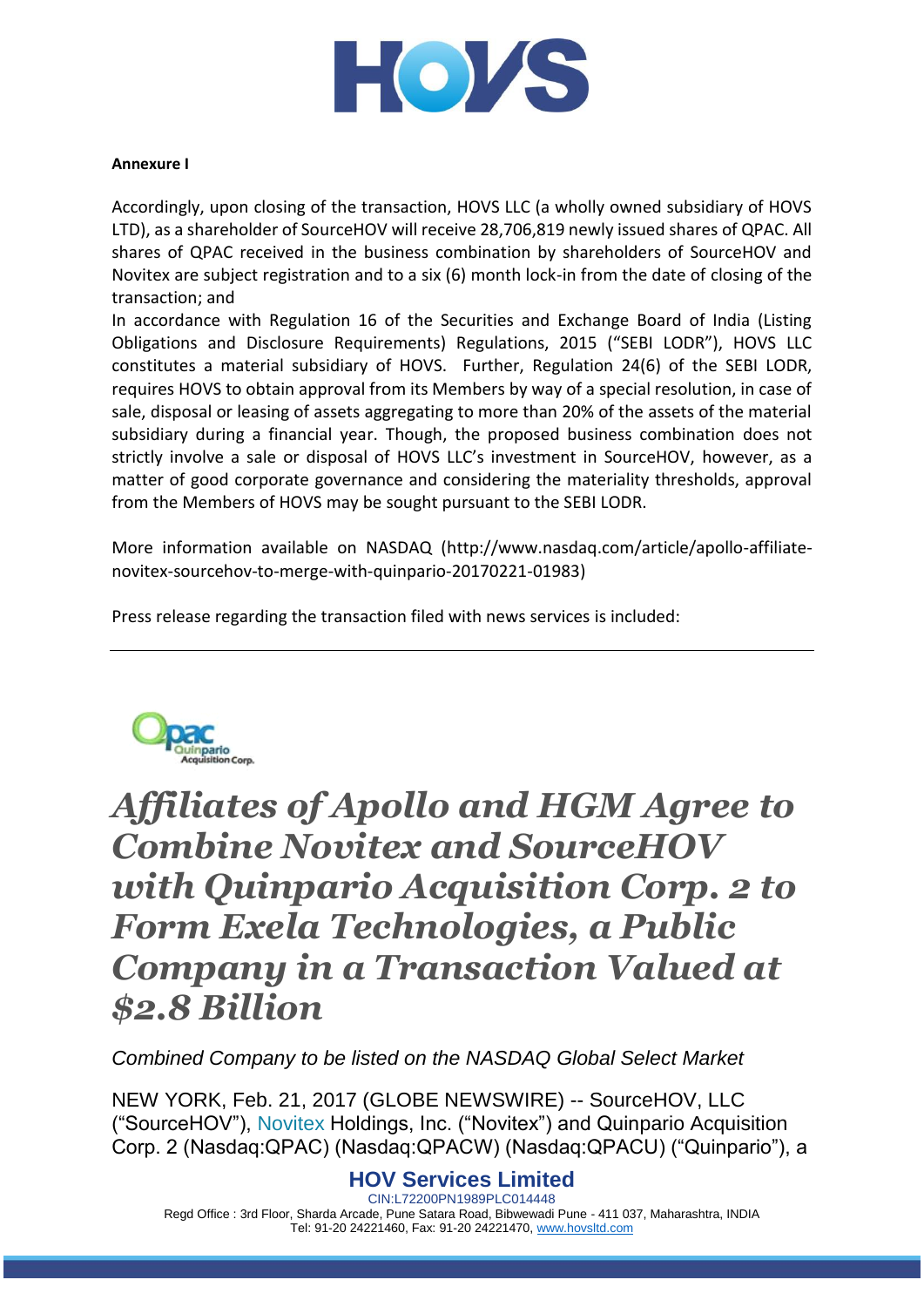

publicly traded special purpose acquisition company, today announced that they will combine to create a leading industry-solutions provider for financial technology and business services, delivering mission critical, technologyenabled multichannel information services to over 3,500 blue-chip customers in 55 countries. The parties have entered into a definitive business combination agreement for the proposed transaction, which is expected to close during the second quarter of 2017.

Novitex, a North American provider of technology-driven managed services, is owned by certain funds managed by affiliates of Apollo Global Management, LLC (together with its consolidated subsidiaries, "Apollo") (NYSE:APO). SourceHOV is majority owned by HandsOn Global Management, LLC ("HGM") and affiliates, and provides Transaction Processing Solutions ("TPS") and Enterprise Information Management ("EIM") solutions.

The transaction is valued at approximately \$2.8 billion, representing a 7.3x multiple of the projected 2017E pro forma EBITDA for the combined company of \$385 million. The purchase price will be funded through a combination of \$1.35 billion in new debt financing, cash from Quinpario, rollover equity and cash on hand at closing, including from equity financing. Shareholders of SourceHOV and Novitex are rolling 100 percent of the current equity, and will be the majority shareholders of the combined company. All proceeds from the Quinpario equity capital contribution will be used for deleveraging, to pay fees and expenses for the transaction, and for general corporate purposes.

The combined company is expected to have approximately \$1.5 billion in revenue in 2017, adding substantial scale and offering a complementary set of platforms and services to enhance customer

offerings. With technology-enabled services deeply embedded in more than 60 percent of the FORTUNE® 100, the combined company will be a core partner for the world's largest financial services organizations,

insurance payers, healthcare providers, law firms, government entities and commercial enterprises.

The merger positions the combined company for accelerated growth, leveraging technology platforms, service offerings and global delivery supported by more than 23,500 employees across the Americas, Europe and Asia. With expanded, innovative offerings for high-volume, mission-critical processes, the combination will provide integrated platform solutions, from data aggregation and workflow to exception management and outcome resolutions.

# **HOV Services Limited**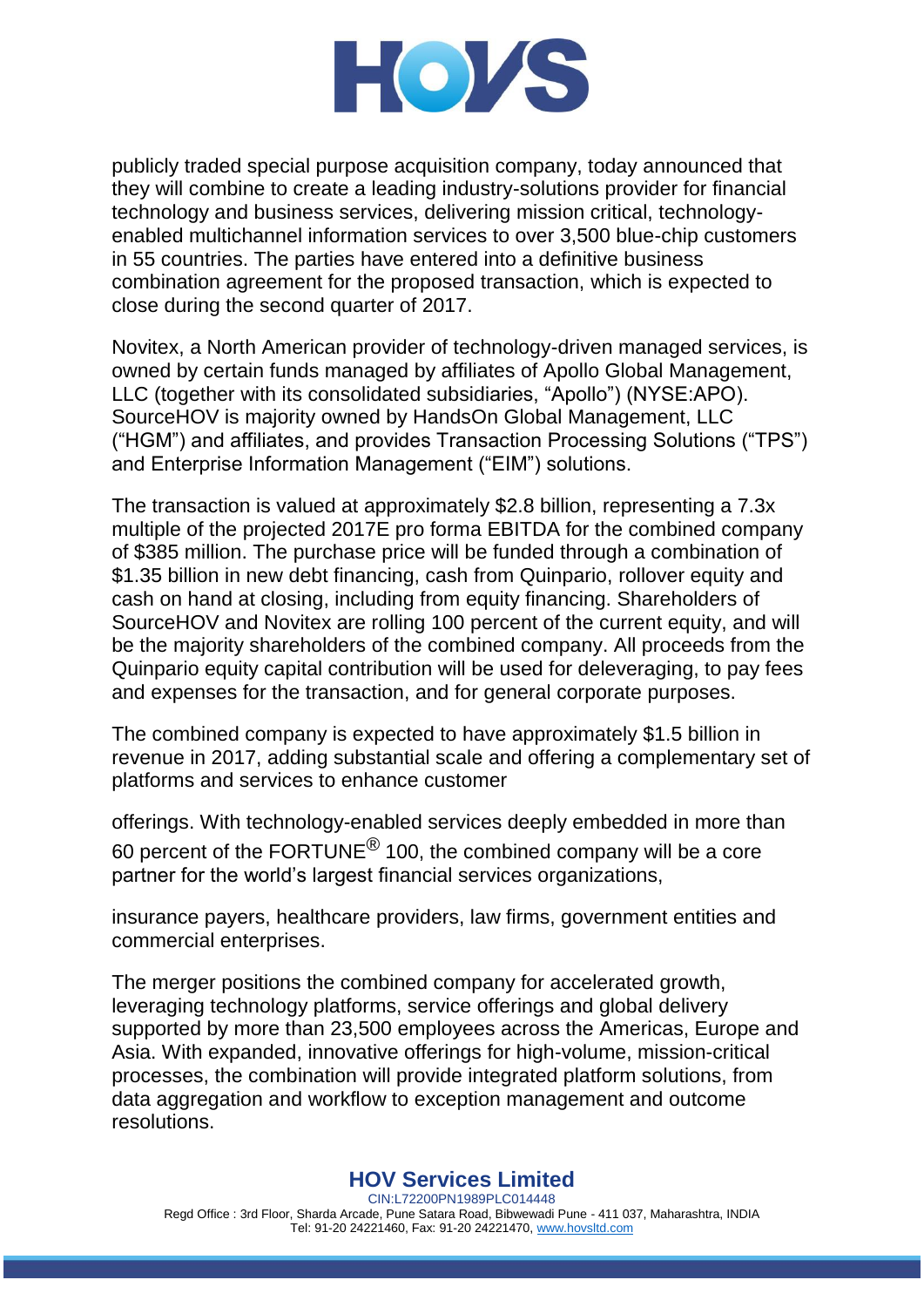

Ron Cogburn, chief executive officer of SourceHOV, commented, "We are excited about the possibilities the

transaction will bring to the business services sector, as it positions us well for growth in our key markets. Our journey from people-intensive to technologyenabled services and our combination with Novitex fundamentally increases our scale, making us a more strategic partner to customers in their quest for digital transformation."

John Visentin, executive chairman and chief executive officer of Novitex, added, "The combination of Novitex and SourceHOV supports our strategy of serving as an end-to-end provider of innovative cloud- enabled solutions in the document outsourcing industry. This combination allows us to further enhance our strategic focus in providing leading-edge, integrated enterprise information management services."

The combined company will have a board of directors consisting of eight members, including three directors to be nominated by HGM, two directors to be nominated by Apollo and three independent directors.

The proposed transaction includes committed financing from Royal Bank of Canada ("RBC") and Credit Suisse, which is subject to customary closing conditions. Credit Suisse and RBC Capital Markets and are also acting as financial advisors to Novitex. Rothschild Inc. and Morgan Stanley & Co. LLC are acting as financial advisors to SourceHOV. Moelis & Company LLC is acting as financial advisor to Quinpario, while Deutsche Bank Securities Inc. and Cantor Fitzgerald & Co. are acting as capital markets advisors. Willkie Farr & Gallagher LLP acted as legal advisor to SourceHOV, Akin Gump Strauss Hauer & Feld LLP and Paul, Weiss, Rifkind, Wharton & Garrison LLP acted as legal advisors to Novitex, and Kirkland & Ellis LLP and Graubard Miller acted as legal advisors to Quinpario.

The transaction is subject to customary and other closing conditions, including regulatory approvals, receipt of approvals from Quinpario stockholders, and receipt of proceeds from debt and equity financing, which are more fully described in a Current Report on Form 8-K filed by Quinpario on or about the date hereof.

# **About SourceHOV**

SourceHOV is a global TPS and EIM leader, providing services and solutions for high-volume, mission-

critical processes to blue chip customers across 55 countries, including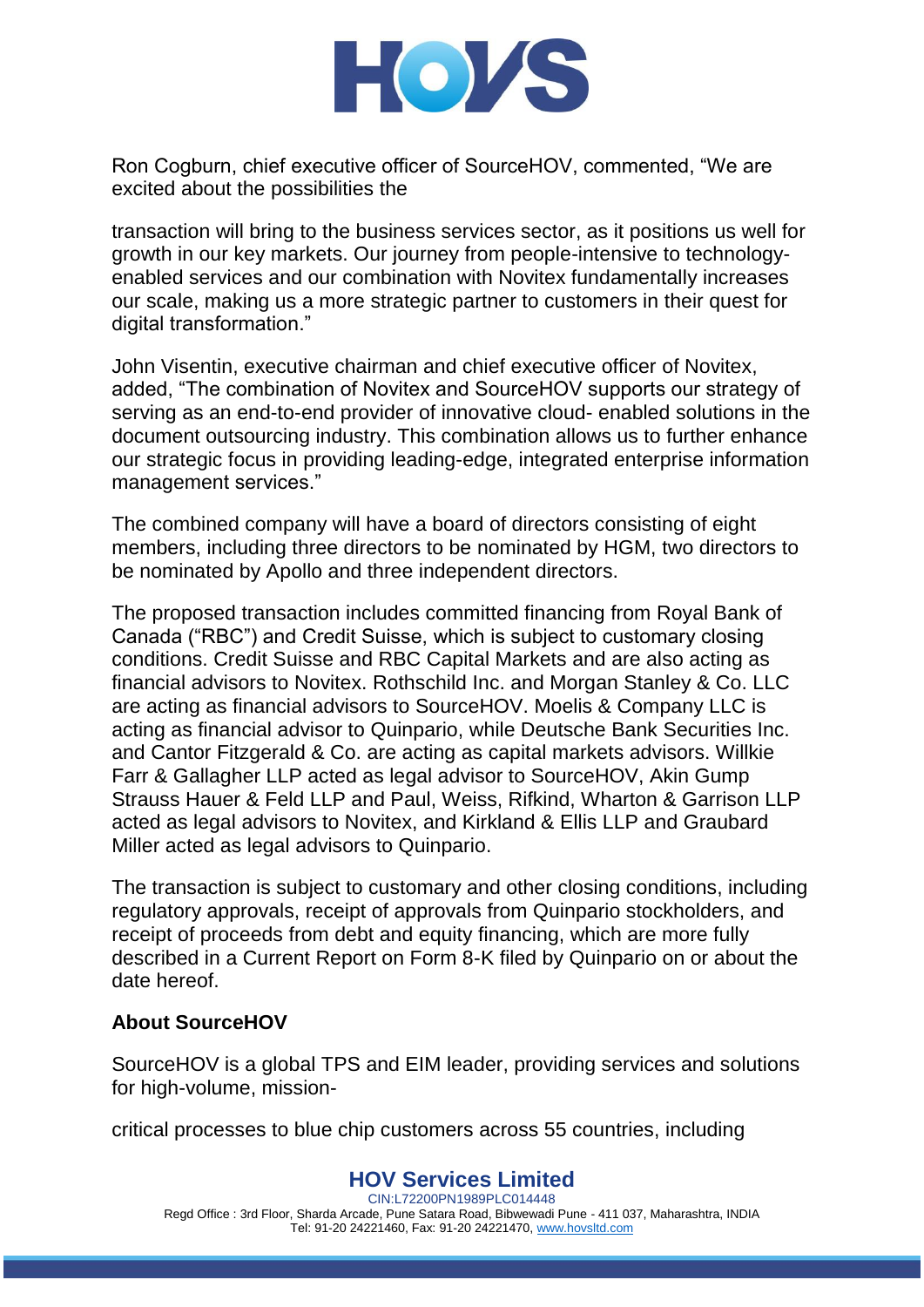

majority of the FORTUNE<sup>®</sup> 100. SourceHOV comprises 16,000 employees and operates over 120 delivery centers across the Americas,

Europe and Asia, offering scalable technology platforms, hosted on premise and/or in a cloud environment, to a wide range of industries including financial services, healthcare, public sector, insurance, and legal. SourceHOV is majority owned by HGM and its affiliated funds, with Delos Capital (www.deloscap.com) among the remaining shareholders. For more information, please visit www.sourcehov.com.

# **About Novitex**

Novitex is a technology-based, managed services provider that offers a range of mail, print, communications and back office solutions. With a suite of offerings, Novitex manages and connects a document's full life cycle, breaking down operational silos to create more efficient, cost-effective workflows.

For nearly 30 years, FORTUNE 500<sup>®</sup>, Am Law 200<sup>®</sup> and federal clients have depended on Novitex to manage their business processes. Today, Novitex supports 400 clients across North America with its tech-

driven, end-to-end solutions and 7,500 employees. For more information, please visit www.novitex.com.

# **About HandsOn Global Management**

Headquartered in Santa Monica, California, HGM is a family office that holds controlling interests in technology-enabled service companies, leverages the operating experience of its partners and complements those investments with its ownership of big data mining, FinTech, InsurTech and HealthTech

platforms. For more information, please visit www.hgmfund.com.

# **About Apollo**

Apollo is a leading global alternative investment manager with offices in New York, Los Angeles, Houston, Chicago, St. Louis, Bethesda, Toronto, London, Frankfurt, Madrid, Luxembourg, Mumbai, Delhi, Singapore, Hong Kong and Shanghai. Apollo had assets under management of approximately \$192 billion as of December 31, 2016 in private equity, credit and real estate funds invested across a core group of nine industries where Apollo has considerable knowledge and resources. For more information about Apollo, please visit www.agm.com.

# **HOV Services Limited**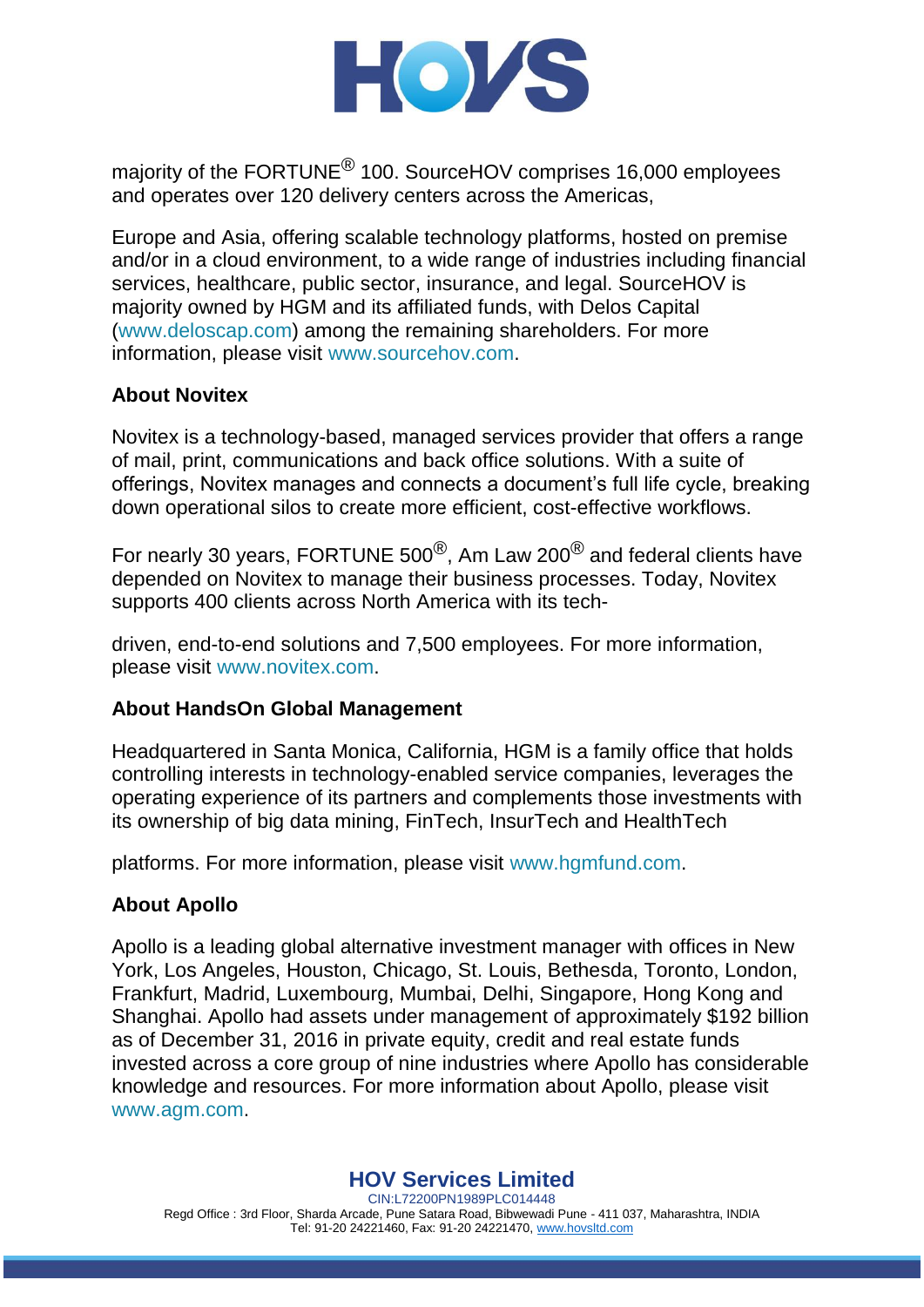

# **About Quinpario**

Quinpario is a special purpose acquisition company that completed its initial public offering in January 2015. Quinpario was formed for the purpose of acquiring one or more businesses through a merger, capital stock exchange, asset acquisition, stock purchase, reorganization or similar business combination. Quinpario is sponsored by Quinpario Partners 2, LLC, which was formed for the expressed purpose of acting as the sponsor for Quinpario. Quinpario Partners 2, LLC is an affiliate of Quinpario Partners LLC, an investment and operating company founded by Mr. Jeffry N. Quinn, former chairman, president and chief executive officer of Solutia Inc. For more information, please visit www.quinpario.com.

# **Forward-Looking Statements**

Certain statements included in this communication are not historical facts but are forward-looking statements for purposes of the safe harbor provisions under The Private Securities Litigation Reform Act of 1995. Forward-looking statements generally are accompanied by words such as "may", "should", "would", "plan", "intend", "anticipate", "believe", "estimate", "predict", "potential", "seem", "seek", "continue", "future", "will", "expect", "outlook" or other similar words, phrases or expressions. These forward-looking statements include statements regarding our industry, future events, the proposed transaction between Quinpario, SourceHOV and Novitex, the estimated or anticipated future results and benefits of the combined company following the transaction, including the likelihood and ability of the parties to successfully consummate the proposed transaction, future opportunities for the combined company, and other statements that are not historical facts. These statements are based on the current expectations of Quinpario, SourceHOV and Novitex management and are not predictions of actual performance. These statements are subject to a number of risks and uncertainties regarding Quinpario. SourceHOV and Novitex's respective businesses and the transaction, and actual results may differ materially. These risks and uncertainties include, but are not limited to, changes in the business environment in which SourceHOV and Novitex operate, including inflation and interest rates, and general financial, economic, regulatory and political conditions affecting the industry in which SourceHOV and Novitex operate; changes in taxes, governmental laws, and regulations; competitive product and pricing activity; difficulties of managing growth profitably; the loss of one or more members of Quinpario, SourceHOV or Novitex management teams; the inability of the parties to successfully or timely consummate the proposed transaction, including the risk that the required regulatory approvals are not obtained, are delayed or are subject to unanticipated conditions that could adversely affect the combined company or the expected benefits of the transaction or that the approval of the stockholders of Quinpario is not

# **HOV Services Limited**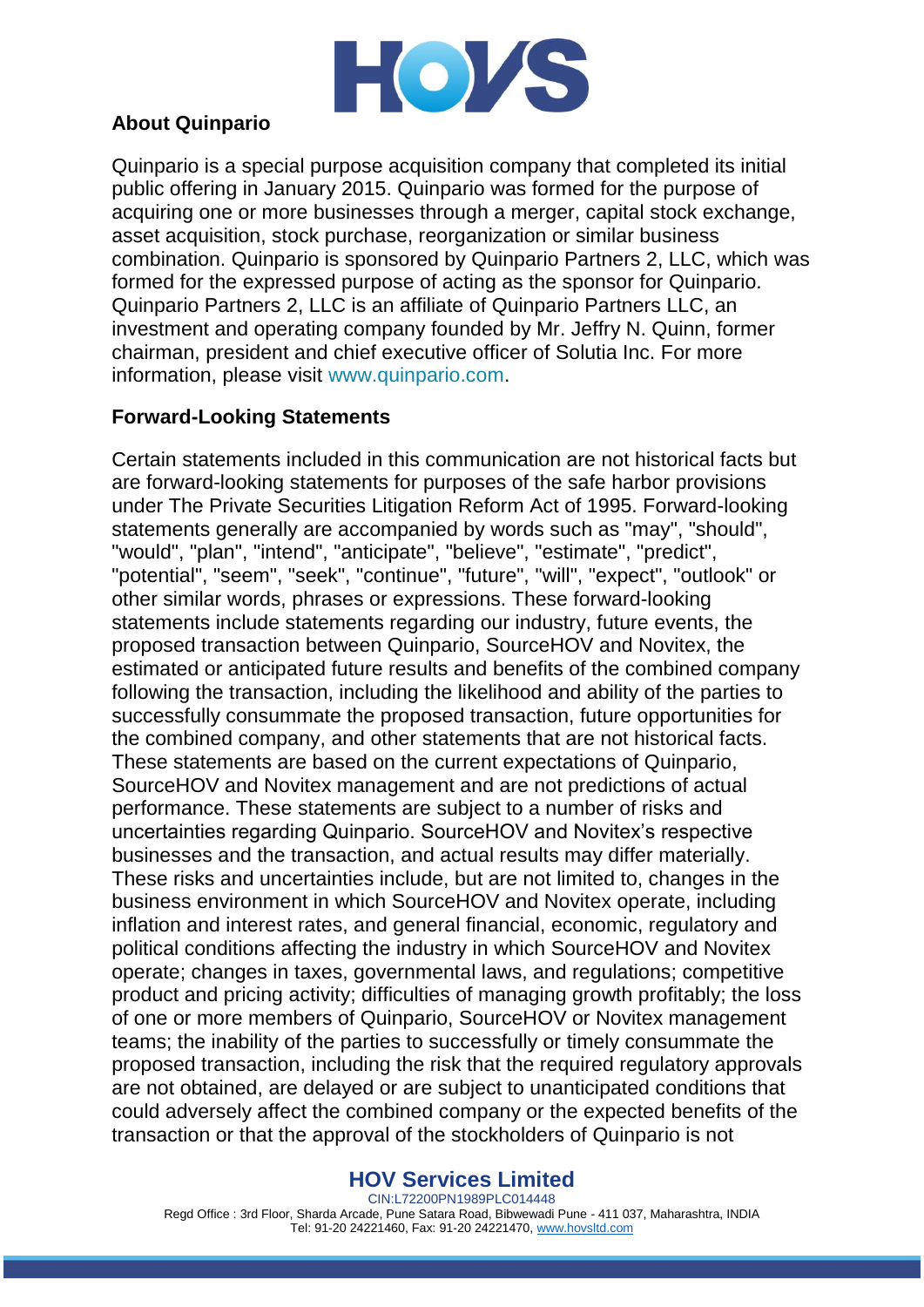

obtained; failure to realize the anticipated benefits of the transaction, including as a result of a delay in consummating the transaction or a delay or difficulty in integrating the businesses of Quinpario, SourceHOV and Novitex; uncertainty as to the long-term value of Quinpario common stock; the inability to realize the expected amount and timing of cost savings and operating synergies; those discussed in Quinpario's Annual Report on Form 10-K for the year ended December 31, 2015 under the heading "Risk Factors," as updated from time to time by Quinpario's Quarterly Reports on Form 10-Q and other documents of Quinpario on file with the Securities and Exchange Commission ("SEC")

or in the proxy statement that will be filed with the SEC by Quinpario. There may be additional risks that neither Quinpario, SourceHOV or Novitex presently know or that Quinpario, SourceHOV or Novitex currently believe are immaterial that could also cause actual results to differ from those contained in the forward- looking statements. In addition, forward-looking statements provide Quinpario's SourceHOV's and Novitex's expectations, plans or forecasts of future events and views as of the date of this communication. Quinpario, SourceHOV and Novitex anticipate that subsequent events and developments will cause Quinpario's SourceHOV's and Novitex's assessments to change. However, while Quinpario, SourceHOV and Novitex may elect to update these forward-looking statements at some point in the future, Quinpario, SourceHOV and Novitex specifically disclaim any obligation to do so. These forward-looking statements should not be relied upon as representing Quinpario's, SourceHOV's and Novitex's assessments as of any date subsequent to the date of this communication.

# **Disclaimer**

This communication shall neither constitute an offer to sell or the solicitation of an offer to buy any securities, nor shall there be any sale of securities in any jurisdiction in which the offer, solicitation or sale would be unlawful prior to the registration or qualification under the securities laws of any such jurisdiction.

# **Additional Information about the Transaction and Where to Find It**

In connection with the proposed mergers, Quinpario will file a preliminary proxy statement with the SEC and will mail a definitive proxy statement and other relevant documents to its stockholders. **Investors and security holders of Quinpario are advised to read, when available, the preliminary proxy statement, and amendments thereto, and the definitive proxy statement in connection with Quinpario's solicitation of proxies for its stockholders' meeting to be held to approve the mergers because the proxy statement will contain important information about the mergers** 

# **HOV Services Limited**